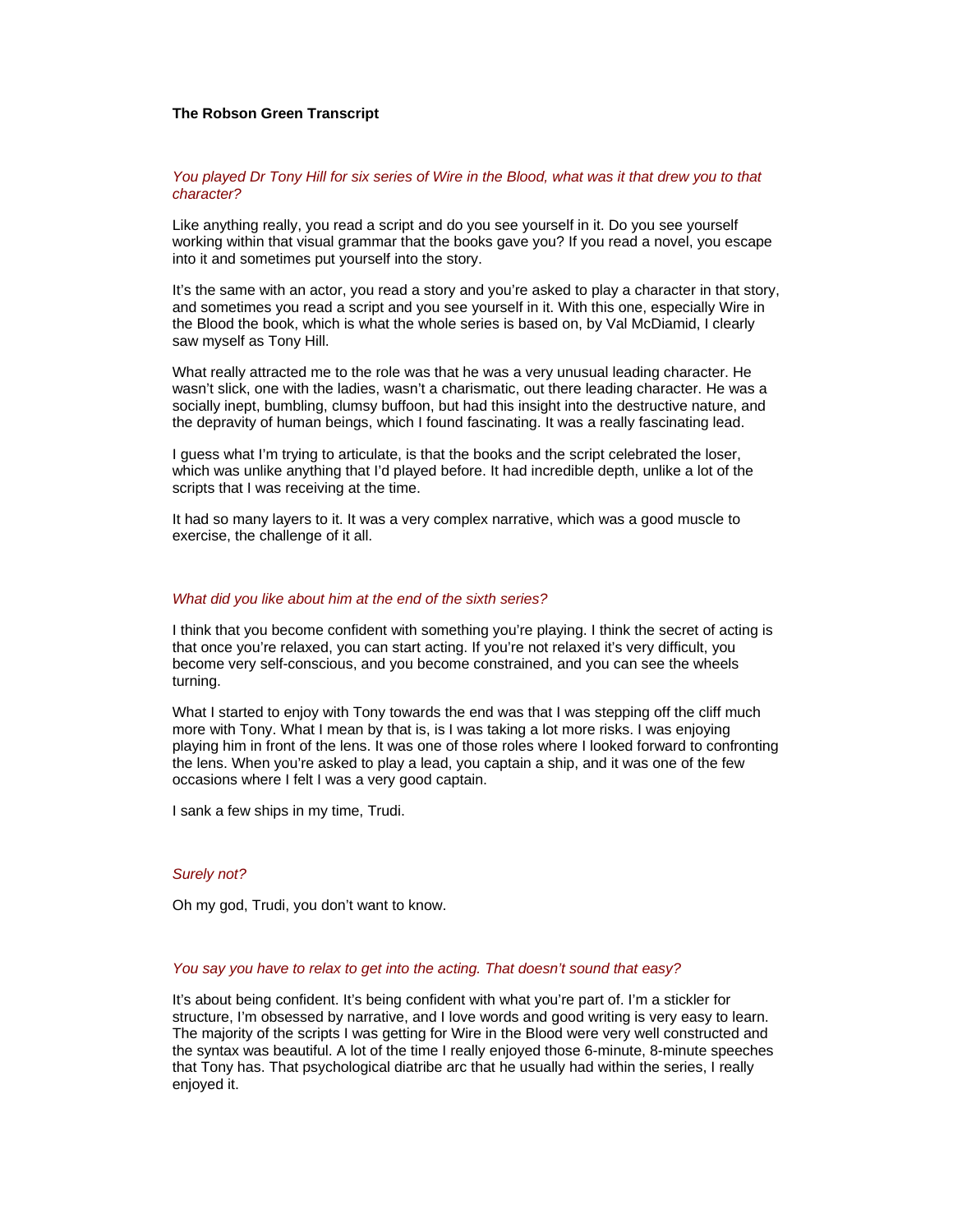I can only equate it with, I used to watch a lot of Spencer Tracey, and there's this one film, Inherit the Wind. There is this take that lasts about nine minutes. And I love watching the actors, in one take, telling a story in one take, and you are compelled to watch them and compelled to listen to what they have to say.

That's what we were trying to achieve with Wire in the Blood. We were trying to push the envelope in saying I dare you to watch and care about this man, in one take. Which was a very brave decision, but by the end, our heads of department, everyone was singing from the same hymn sheet.

I think that's why we did so very well in America, and got a lot of awards in America. We were up against the big ones like the Sopranos and The West Wing, but the writing was good, and the risks from the directors were very brave, and the shooting was cinematic, and we were brave with what we took on board.

#### *Did you have any say in the story construction?*

In the end I was the lead actor, and it's my responsibility to convince people that I was a clinical psychologist. People ask if I convinced anyone that I was a clinical psychologist, I can't answer that. But that was my responsibility.

You have to trust the writers you employ.

There was one story, which I loved, that I had a bit of input with. It was the synchronicity story, in series four. It was about a sniper, there was no rhyme or reason as to why this killer was doing what he was doing. It was a random killer, he had no motive, he just liked to destroy. Those people are very difficult to profile. Tony has this wonderful line: "There are some killers you can't profile. The random killer and cancer."

I loved that story and I loved the production value of that episode.

I have a lot of input onset in terms of how we're going to shoot the scene with the director. I like economy of the visual, rather than fast cut, sometimes. I like the economy of just following the actor and being interested and being compelled to listen to what they say. If you get bored, just cut away.

# *You were talking about different psychological topics. Did you have to look into it before you began?*

It was one of the few jobs I've ever done where I thought I'm going to have to meet a clinical psychologist. And I met a wonderful human being called Julian Boone. He said 'Hello my name is Julian, clinical psychologist with a capital C'. He turned up with this very befuddled look.

He turned up and it was immediately  $-$  and he won't mind me saying this, because he's the most wonderful man, and a revered Clinical Psychologist, and I mean a well read, gorgeous human being, and a good man – but there was just something clumsy about him.

He travelled to the restaurant on the bus, and I thought that was marvelous, I really liked that. He was carrying his life in a polythene bag, and that was where the blue bag came from, it was Julian. He never took his coat off, he was never comfortable about staying in one place and he always wanted to leave.

There was something very isolationary about the man. Yet I could have listened to him 24/7, what he had to say about human behaviour. He had this lovely thing, he said. "I'm not a genius, I'm not going to baffle you with science. Never underestimate it when your grandmother says 'I always knew he'd grow up to be a bad 'un', because your grandmother was probably right", he'd say.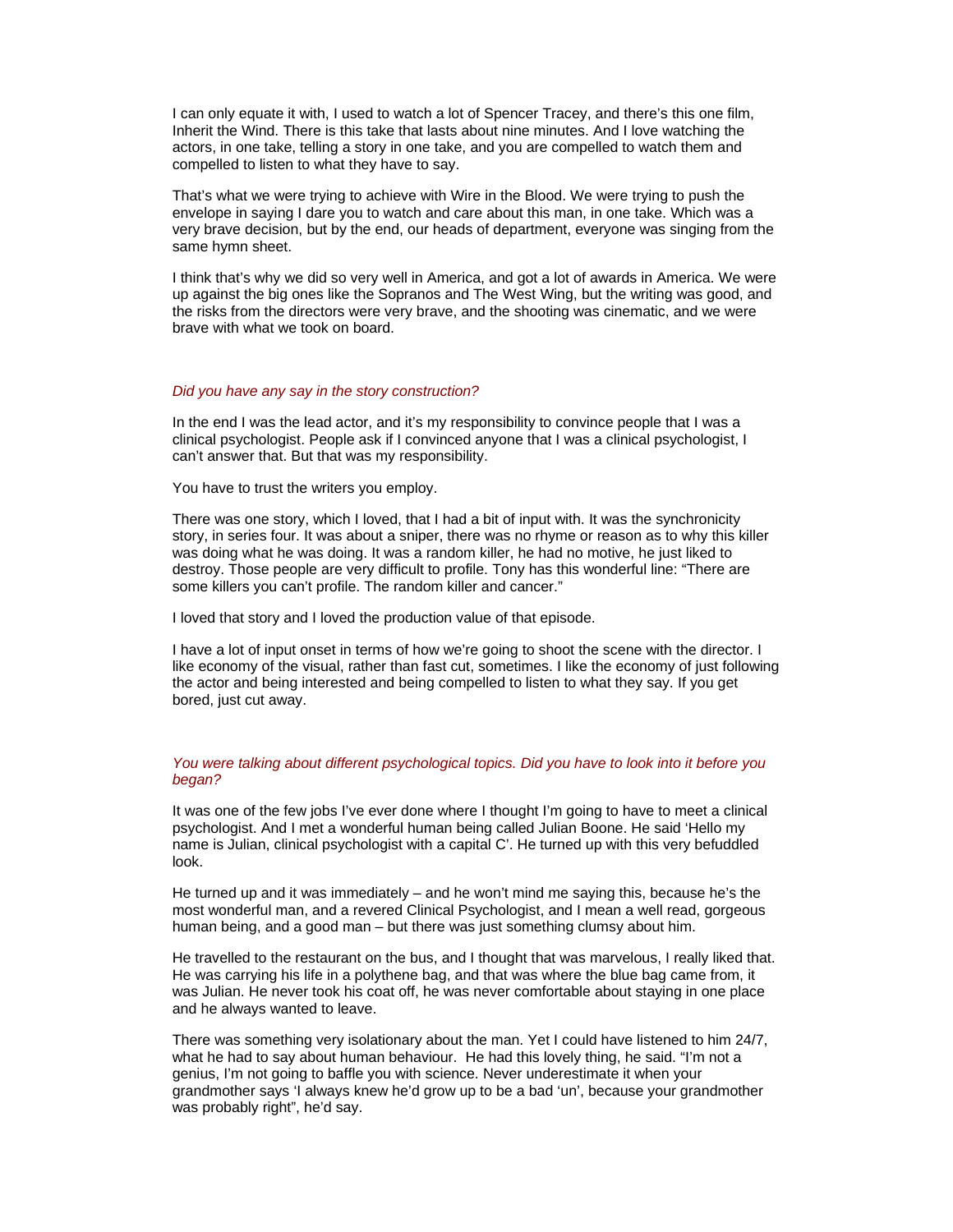And he's right. When you think about it, the grandmother, with time on her hands observing the socialisation process of a young child living in a destructive world, the predictions would usually come true.

I liked that simple observation, and I thought that's a nice layman's way in. He also said there's no such thing as evil. Evil is not something that is external to us. Evil is not something that derives itself from Satan. The destructive act is a human choice, a choice made by human beings not anyone else.

I quite like those simple philosophies. That was a template for Tony, the look of Julian and what he had to say, which I found fascinating.

#### *Did you have Julian on tap for the whole series?*

Not the whole time. Sometimes. If we had a storyline we were slightly concerned about. There was one called the Colour of Amber, which was about an abduction of a child.

I don't know if you've heard of the Amber Alert, but when a child is abducted in the US, there's a thing that goes on the road signs and the mobile phones and it's called the Amber Alert, and it's named after this young girl Amber Hagerman, who was abducted and sadly killed. There was an old lady who rang the radio station and said why are you warning us about severe weather coming to the area when Amber Hagerman has just been abducted? The Amber Alert was created from that.

It was Julian who told us about the Amber Alert. There were some technical points and Tony Hill storylines that he would oversee, but other than that, he's a fan of the show.

#### *Would you want to study psychology?*

I couldn't think of anything worse than being a clinical psychologist. Bury that idea deep!

I'm not a clinical psychologist, I have no idea. I'm an actor, and I suspend disbelief. I fake sincerity. If you can fake sincerity you've got it cracked. That's what I do in my career. I've been surviving for the last 25 years doing it.

I'm not a method actor. I couldn't think of anything worse. We had a lot of method actors on the show, and I used to want to put up a sign saying 'Danger, Actor at Work'. I'm not a clinical psychologist, I wouldn't know the first thing about it.

That's why I loved West Wing so much. They weren't politicians, they were brilliant actors. You didn't really care about what they were saying, you cared about how they related the information to the audience, and related the relationships to the audience.

The majority of episodes, I think were just really good work. I look back fondly and I'm very proud of some of my performances in that, and quite rightly, we got a lot of accolades in America.

Actors still have to be able to put emotion across, express yourself. So you do need to know something about that.

I know it was quite cynical what I was saying about faking sincerity. But basically you have to put yourself in the position of that person.

I'm not Tony Hill, it's an expression of Robson Green. I'm just Robson. But I'm playing Robson better than anyone else can play Robson. It's like when you see Clint Eastwood, it's still Clint Eastwood. When you see Kenneth Branagh, or Derek Jacobi, who I'm working with at the moment, they're still Kenneth Branagh and Derek Jacobi, they're just brilliant at being who they are. Do you get what I mean?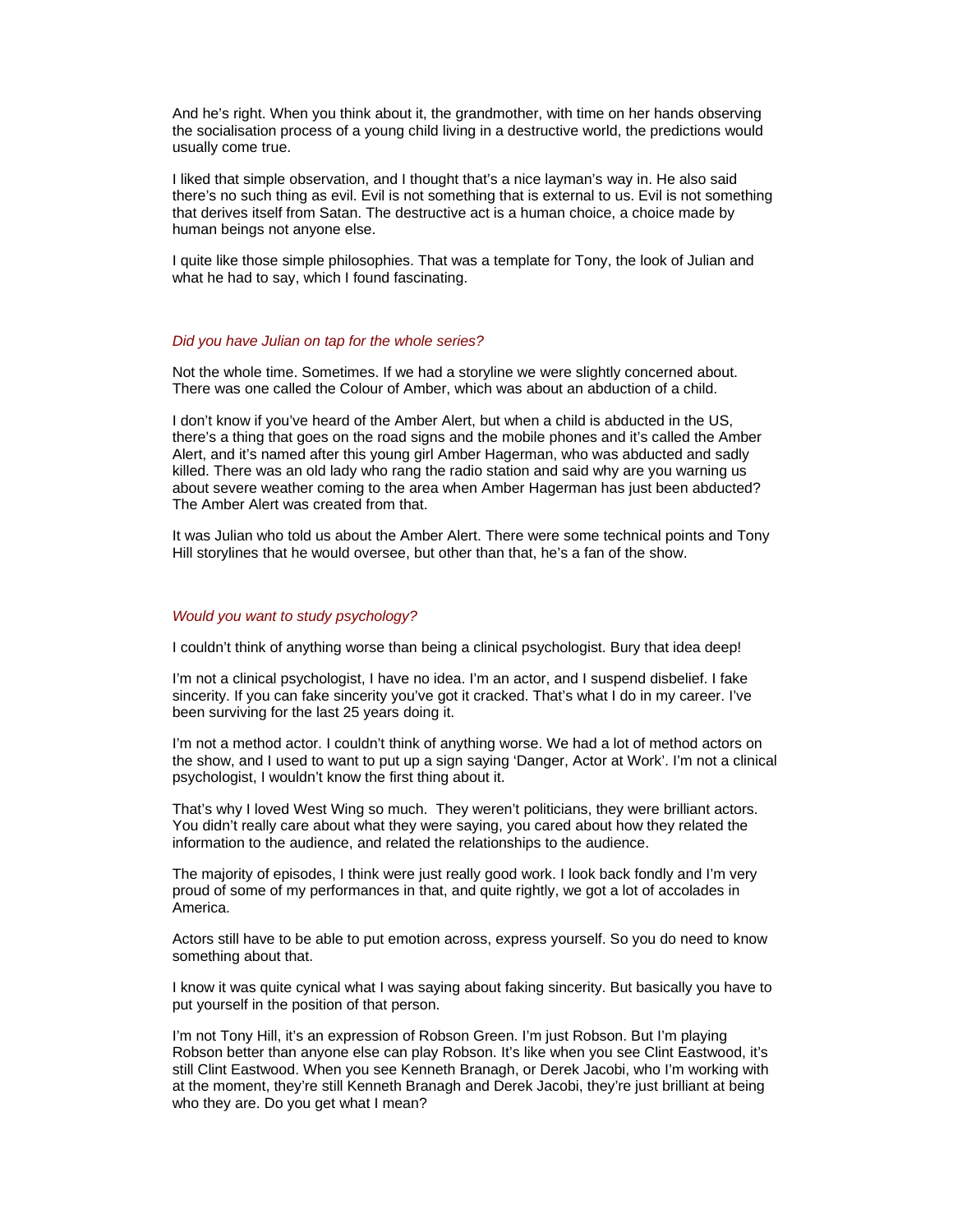I just try to be the best I can, and try and do something different to show the audience another facet of Robson Green.

I'm not one of these actors who becomes Tony Hill, and when the director yells cut, I'm still Tony Hill and I take Tony Hill home. That just does not happen.

But what I'm able to do is to put myself into the emotional journey that the writer has intended in the script. In every scene there is an intention. I ask what is the emotional intention in this scene? I have an idea after about my tenth read, things start to happen with the text, and I start to get myself into the storyline. And I really enjoy that process.

I'm doing a film at the moment called Joe Maddison's War, and there is this scene with Derek Jacobi. He has lied about being on the Western Front - I've been on the Western Front, but he's a major and I'm still a private, but he's never been there. It's just the way you play the scene. You could do the obvious, with hatred, and you could shout at him, but there's a lovely more complex way you can work at it.

And the way you do that is by sitting down with a script for hours a day and working at it. Some actors can look at a character and say I know how I'm going to play this. With me I sit down and say how can I make this different, how can I make this a unique performance that probably no one's ever seen before? That's what I aspire to. A lot of the time I don't get it, sometimes I do.

## *That seems like a pretty intense way to do it?*

Yeah it is. Why my wife is interested in me, I've no idea. In this film as well, I have to play the harmonica, while marching. So I've spent the last week, in our back garden marching up and down playing the wedding march on the harmonica. My wife's just looking out the window, this ex-glamour model, ex-Bond girl wife, looking out the window at this lunatic marching up and down playing the harmonica. The sun is setting, and it's getting dark, and she's thinking 'What the hell, what's this lunatic doing? What was I thinking?'

She was Simon Cowell's PA for ten years. She could have had Simon instead of me? What was she thinking?

But I can't see myself doing anything else. There's a saying, 'If acting wasn't around, I'd probably do something stupid'. I think that's great. I don't know what else I could do.

I worked in the shipyards as a draftsman for five years. But I realised that if British Shipbuilding and I were to survive, we'd have to part. I lived in horror of the launch of the ship. I was never sure they would float.

#### *Did you meet the writer, Val MacDiarmid?*

Oh yes. I think I was the only one of the team representing the company I owned that made it, I was one of the few who had read the books. I read the books in detail, I had to.

She said the loveliest thing, when she met me, she said, "You're Tony. You're how I picture him. Your blue eyes, and the build and the make up". She said "You're Tony." We didn't even talk about it.

The first time I met Val, she was a very heavy smoker, and by the end of our meeting, it was like we were electing a new pope, there was so much smoke in the room that I couldn't see a bloody thing.

But a lovely discussion took place, and the one thing that came out of this meeting with Val was: let's make him clumsy, let's celebrate the loser, let's not go flash, let's go socially inept.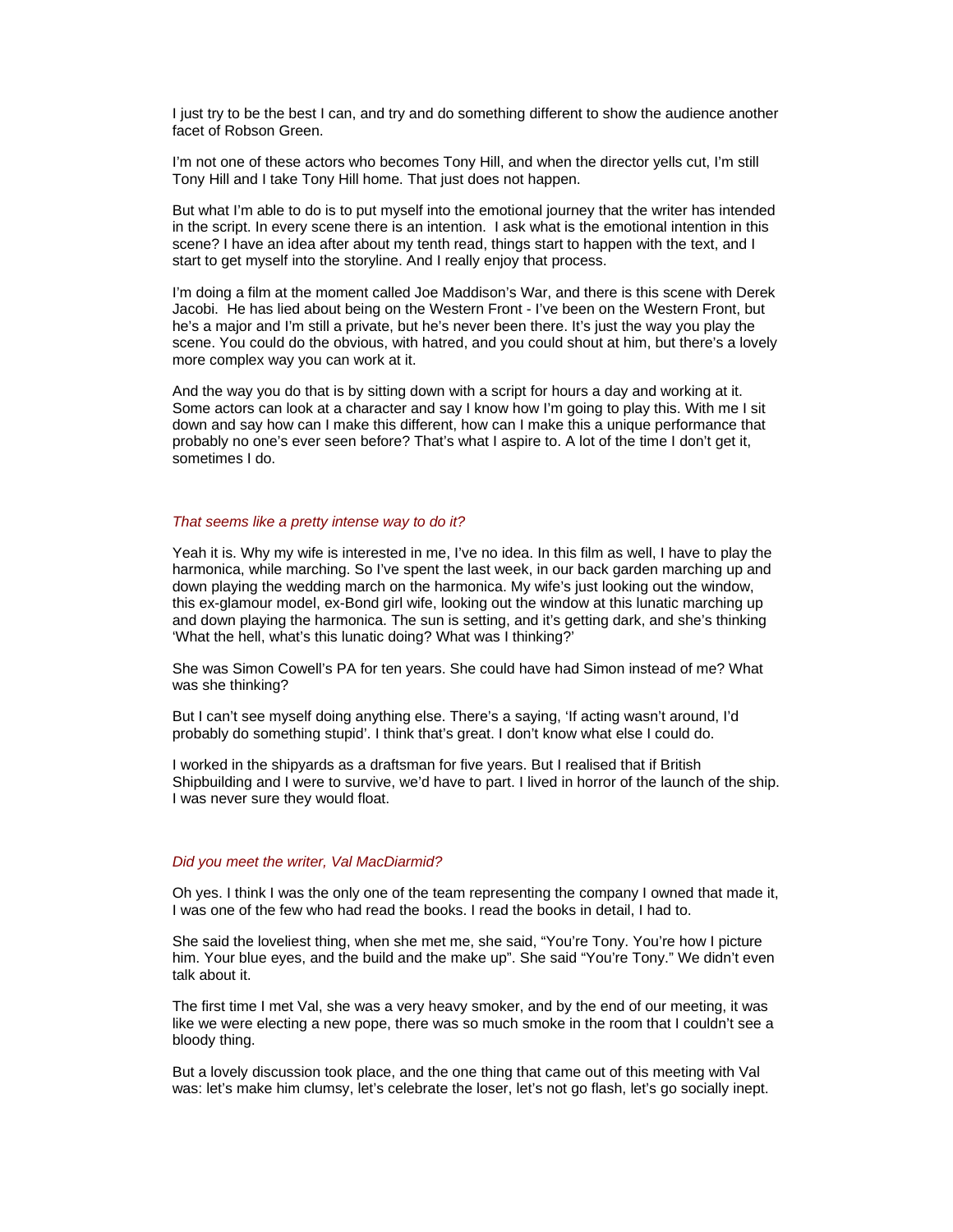Let's go with a man who cannot be at ease with the sane mind, let him be at ease with the insane mind. Let's lead with a guy who knows that there is good in people.

There's a thing, I've written it here, I read it in a book years ago. (He reads out): "Although mankind is the author of monstrous cruelty, conflict and greed, it is also the author of much that is good in the world".

Tony is not a believer that you are born destructive. Something in the socialisation process, the upbringing of this person has caused them to create this destructive act, and what triggered that.

That's Tony. I really like the view that he sympathises with the killer. He wants to find the reasons. It's not really a whodunit, it's a whydunnit.

# *The show brought the North East of England onto TV, and I'm sure you're proud of that. What other projects have you got lined up in the area?*

I'm filming in the North East at the moment. It's called Joe Maddison's War. It's about two best friends who are unfit to fight for king and country, during World War Two. They fought in the Somme together, but they've been sent to the Home Guard, which has a stigma attached to it. Defending the country from an inevitable invasion by submarines on the north east coast, it wasn't a reality. The guys were going over there by the shipload to France and Holland to fight the Germans, and these guys were pretending to be soldiers. There was something publicly humiliating about it. Their partners leave them, and they're trying to find their worth. It's about the stupidity of man, and men in general and how men relate to each other, but it's a beautifully romantic piece as well. And Derek Jacobi plays the major, who happens to be the chemist. If you've seen Dad's Army, it's like a serious version of that.

And it's written by Alan Playter, who in 1985, was the writer of the very first play I ever did as a professional. It's a beautiful script.

After that, hopefully I'll be doing a script written by Gavin Scott, called The Rocket, which celebrates the life and times of George Stevenson. He was one of the greatest pioneers of engineering in the world. The man and his son changed the world. They invented the steam train and the railway lines, and he sold that idea to the world. And he's from North East of England. And he's the reason we're called Geordies, because he invented a lamp that was called the Geordie, and only miners in the North East coalfields used these lamps. So that's a real honour to be playing him.

Then I'll be going over to America to do some meet and greets with some directors who seem interested in employing me. And then, who knows. I've got the year planned out.

I've got some very nice scripts coming my way. Which is nice, I'm 46 and still surviving. It's essentially what I say to people who are coming into this industry, who say 'how do you do it, how did you get into this industry'? It's all about surviving, I guess, in what is one of the most insecure professions in the world.

But I love the North East, I can't get away from it. Its home, its where I belong. It's my identity, that sense of family and worth. They're all important things in this life. If you have a root, then you know where you're from. It's a community that is real, and living, and has this sense of integrity and worth. It's a very nice environment to be part of and alongside. I love the North East very much with all my heart really.

My wife is from Indonesia. She comes off the plane and says what the bloody hell is this place. It's drizzling! My wife's got this lovely curly black hair, and when we go to the North East, and it straightens. It goes into shock.

And the accent. The accent is very strong. The Geordie accent is very strong. Go on the Internet, and download a North East song from iTunes. Something like Keep your feet still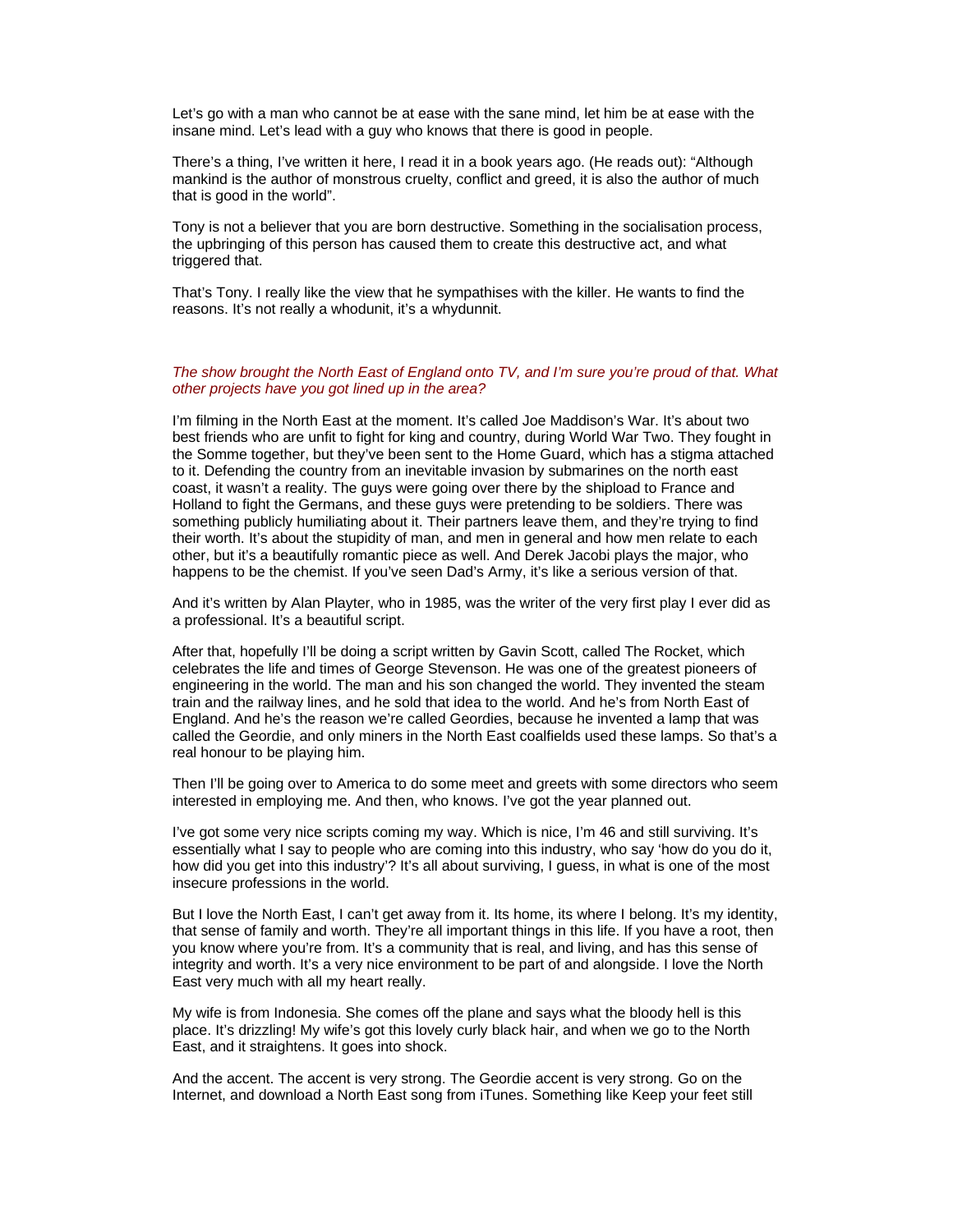Geordie Hinny. Listen to that song, you wouldn't understand a word of it, and that's how they speak up there, and I love it!

It's the most gorgeous place, steeped in history, a great culture and a place I just can't stay away from. I'm drawn to it.

## *I heard you did a show called Robson Green Extreme Fishing? Can you tell me about that?*

That's been an extraordinary gig. There are a few things that I do as de-stresses really, my Robson time. Some things in my life are normal. And one of those things is fishing, and I just love it. It makes complete sense to me. I love every aspect of it, the location, the sense of being surrounded by nature, being able to eat what you catch, the fish always taste better, it's wild, and you get a real connection with nature. I love every aspect of fishing.

This producer Hamish Barber, saw an interview I did during series six of Wire in the Blood in America. The interviewer asked me what I did to relax. And I said 'I like fishing', 'Oh my god, really?' 'Yeah, I love it.' So this producer from Scotland saw the interview and rang and asked me if I'd like to travel around the world, catching fish, meeting extraordinary people, in extraordinary locations, using extraordinary methods of fishing.

So I've just got back from a world tour really. I've been to Cuba, Brazil, Panama, China, Japan, Zimbabwe, Zambia, Kenya, Senegal, and finished up in Florida and California.

Cuba was extraordinary. I've just had this experience that was so unexpected. What a lovely way to earn a living, getting paid for something you really, really love.

## *What was your favourite place?*

Cuba. It's not changed since the revolution in '59. It's not exactly a great advert for a place. But every cliché you can imagine about Cuba, the singing, the dancing, the colour, the vibe, the beautiful buildings in Old Havana, it is utterly true, it is there.

But it's not naff, and it's not tack, it's not there for the tourists, it is alive. The culture there is so attractive. As are the people, as are the locations. It's the most stunning country I have ever visited. It also has an extraordinary history. It's a beautiful, colourful, lyrical place to visit, and I fell in love with it.

It has incredible spirit, but it's utterly unique. I'd go again tomorrow. I'm going to take Varnie and Taylor there. They'd love it too.

If you get the chance, go there. Go to old Havana, if you ever get the chance. Seeing Cuba is better than being told about it.

The fishing is amazing, because Castro is still in power and no one can go fishing because they think they're all going to escape to the US. So there's no pressure on the fishing. Visiting Europeans are allowed to go over there and fish. We went over there and had a blast.

We went to a place called Trinidad in Cuba, and a place called Brazil in Cuba. Places where if felt like no one had ever cast a line. And it was just idyllic.

There is a thing that I refer to as the 'Alchemy of Fishing'. When all those components are right. When the location is extraordinary, the methods you are using are extreme, the fishes you are after are stunning, and the person you are with is right. When all those components are healthy, when all those components are met, and you have a great vibe to it, then you have fishing alchemy.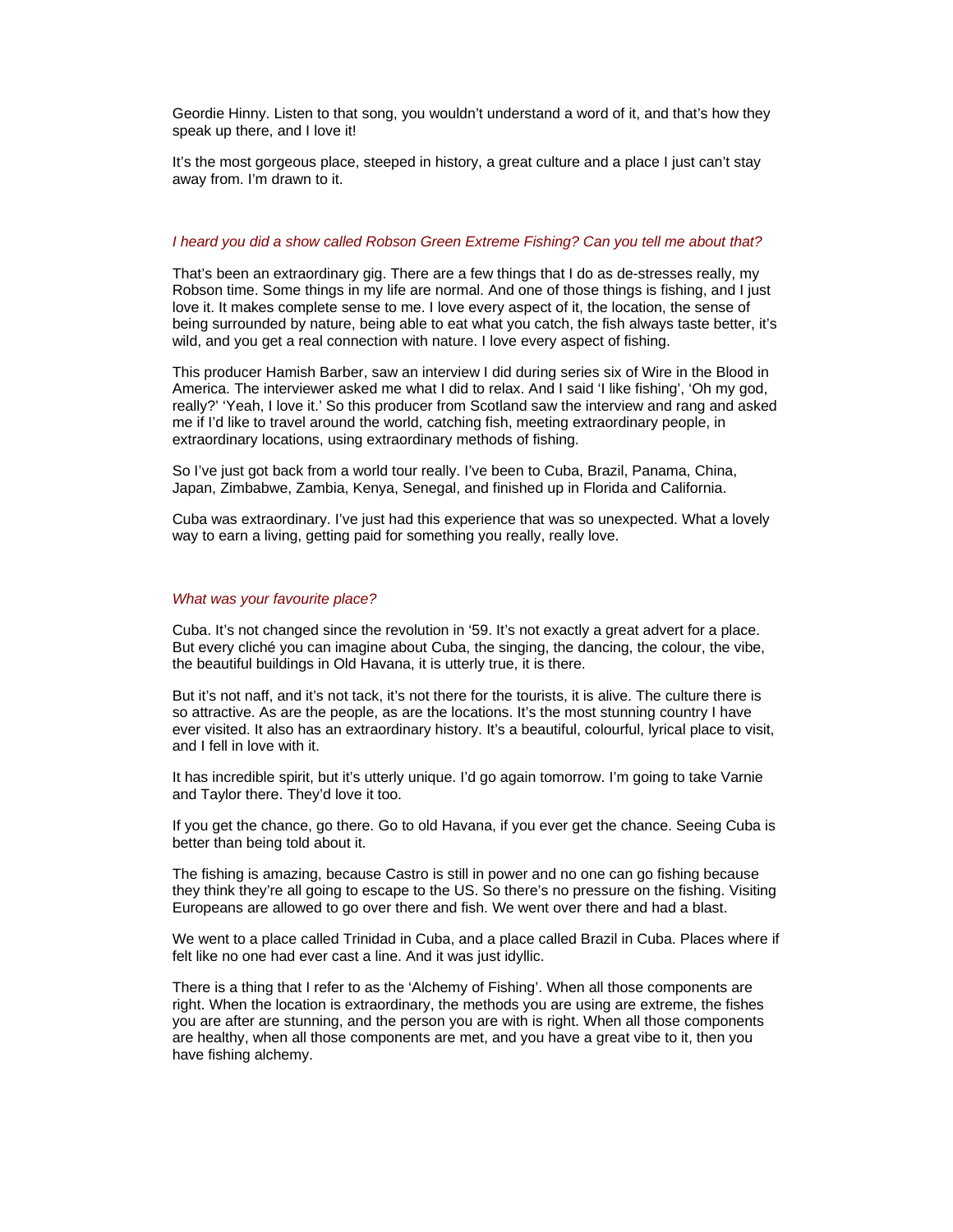It's the most viewed fishing show in the history of Britain. I think I'm a terrible presenter, don't get me wrong, but there are times when you just say, "Will you look at that. Just look at that. Look at the location, look at the person he's with."

As an example, I was with a guy up in the Amazon in Brazil. This man stood for two hours with a harpoon on a river, after a fish called an Alapina, which is one of the biggest freshwater fishes in the world. He launched this harpoon 40 meters. This guy was sixty-eight years old. He put me to shame. I nearly killed the camera crew with my harpoon. I couldn't hit a thing. It was a very sharp stick. The beauty of this man going out to provide food for his family and his village, was extraordinary to behold.

How I define the show is, "Don't tell me about the size of the fish, tell me who you were with, where you were, and what it was like. Tell me about the experience." That's what the show celebrated.

We did come to New Zealand for the second series. Rotorua, Bay of Islands and Ohakune.

# *Did it have a second series?*

It started off as a one off, then there were so many people who were watching it, it was so entertaining.

The new series that we just finished filming, it's gone through the roof. People love it. It's not your usual fishing show; women and children watch it. It's not tying knots. It's not about the migratory habits of a salmon. People don't want that. I could talk about knots and technique, but people want the abridged version, you know, they want it to be entertaining and fast paced and exciting. It's emotional as well. It's very moving. People cry in the latest series.

It's been an extraordinary experience. Who'd have thought, a fishing show? It's got more viewers than a lot of the dramas that we've done.

## *Do you take your son Taylor out fishing?*

I took Taylor out fishing last year, and believe it or not, he broke the record for the biggest rainbow trout in the area we live in, last season.

I was teaching him to fly fish and on his second cast, he caught a ten and a half pound rainbow trout. That in fishing terms is mammoth.

He was eight years old, but the thing is many fishermen spend their LIVES trying to catch themselves a trout like that, and his second cast he got it, I couldn't believe it.

# *You did another documentary style show, Wild Swimming. Is that a new direction for you?*

No, not really. I was asked to do this one as well. I love swimming, but that was more about… I'd just lost my dad.

It was supposed to be a documentary about discovering the idyllic and the beautiful and the undiscovered of England via this self-propelled mode of transport called Wild Swimming. We were going to go around the coastline, inland lakes, and rivers and lochs and cold water, discovering these incredible characters along the way. And suddenly this story turned into something about reclaiming ones identity.

It was funny, the first location we went to, I said, "Oh my god, this is where my dad taught me to swim". I use the words 'taught me to swim' very loosely, because my dad hurled me into the water as a seven year old, into freezing water, it was either sink or swim, so I turned blue and swam back to the coastline.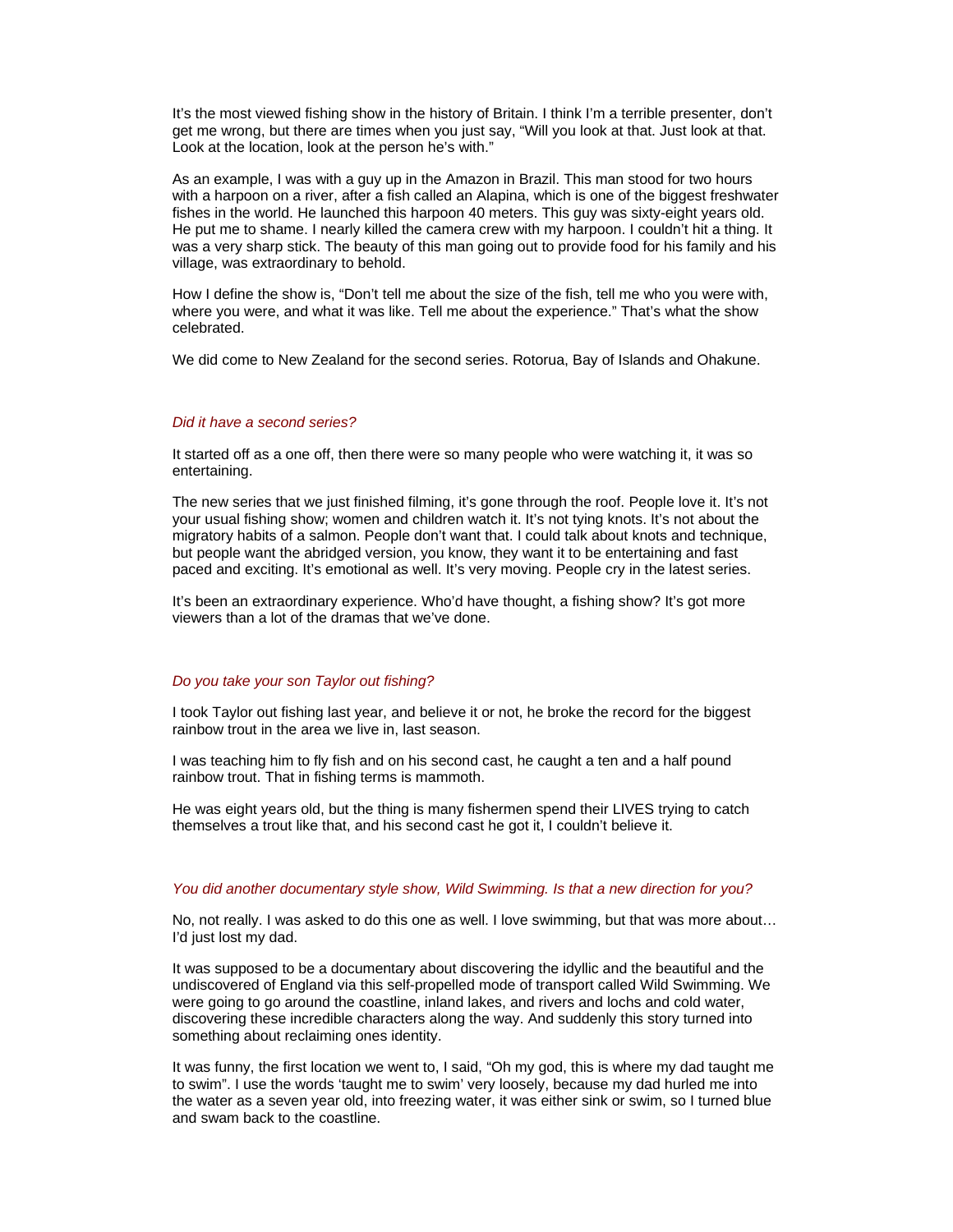My dad was a marvellous swimmer. He was a miner. If you could imagine this guy who spent 42 years down a black hole, like a lot of his comrades. A lot of miners were excellent swimmers, it was their cleansing, their release. My father could swim for miles in cold water. So it brought all these memories back.

And then it became a journey of self doubt, because I was asked to swim the Corryvreckan whirlpool, the third largest whirlpool in the world, and I was asked to swim in 7 degree water.

It became about overcoming adversity. It became about lots and lots of themes. In a really strange irony, I stepped so far outside of my hinterland, my comfort zone, but at the end I came back to the comfort of home, if that makes sense.

Of the 350 hours of British Television that I've been part of, I'm really, really proud of those two hours. It's really, really interesting.

And back to the fishing show, a lot of actors wanted to do that fishing gig. I'm hated by a lot of actors who love fishing. I'm hated by expert fishermen. They hate me. There are websites, 'We hate Robson Green'.

They're made by fishermen who hate my guts, because I'm making fishing entertaining and they don't like it. They say horrible things about me. That's the impact the show has had.

### *Do you enjoy the travel?*

It's an education. I've spent my life travelling around, really. I've lived out of a bag most of my professional life, and continue to do so. I don't know anything else. I'm very comfortable doing that, and so is my family. If they can, with health and safety, if it's cool, my family comes to some of the locations, it's brilliant.

Travel is an education. I love meeting people. Irrespective of the language barrier, I seem to get on. I love people. Imagine a presenter who dislikes people.

#### *Who was the most interesting person you met in the course of your travels?*

It has to be a lovely 72-year-old lady called Isabella I met on Mfangano, which is an island on Lake Victoria. This woman spends most of her life looking after orphans, because AIDS is a huge killer over there. I'll not upset you with the statistics, but it's massive. And there are a lot of children without parents and she looked after these children.

When I walk up to Isabella, in the distance there's this singing, and she's singing. But she's catching flies. These people on Mfangano they eat flies. It's got more protein than steak. And they have this amazing method of catching flies: they sing to them. Their voices attract the flies by the millions. No word of a lie. She sings, and they come to her. If you hit the wrong note, they bugger off. I saw this. I saw this, I swear, and it's on film.

She was the most delightful, kind, generous, beautiful-looking person I've ever come across, and she had a heart of gold. There we were all one. It wasn't pretentious in any way. There the world really was a melting pot and we were all the same and we just had to find a way to get along.

She was just the most gorgeous woman, we held each other when we had to say goodbye. She told us these stories about her life, and she was a brilliant fisherwoman as well.

Do you want to know the most ridiculous person I met?

*Sure. Tell us.*